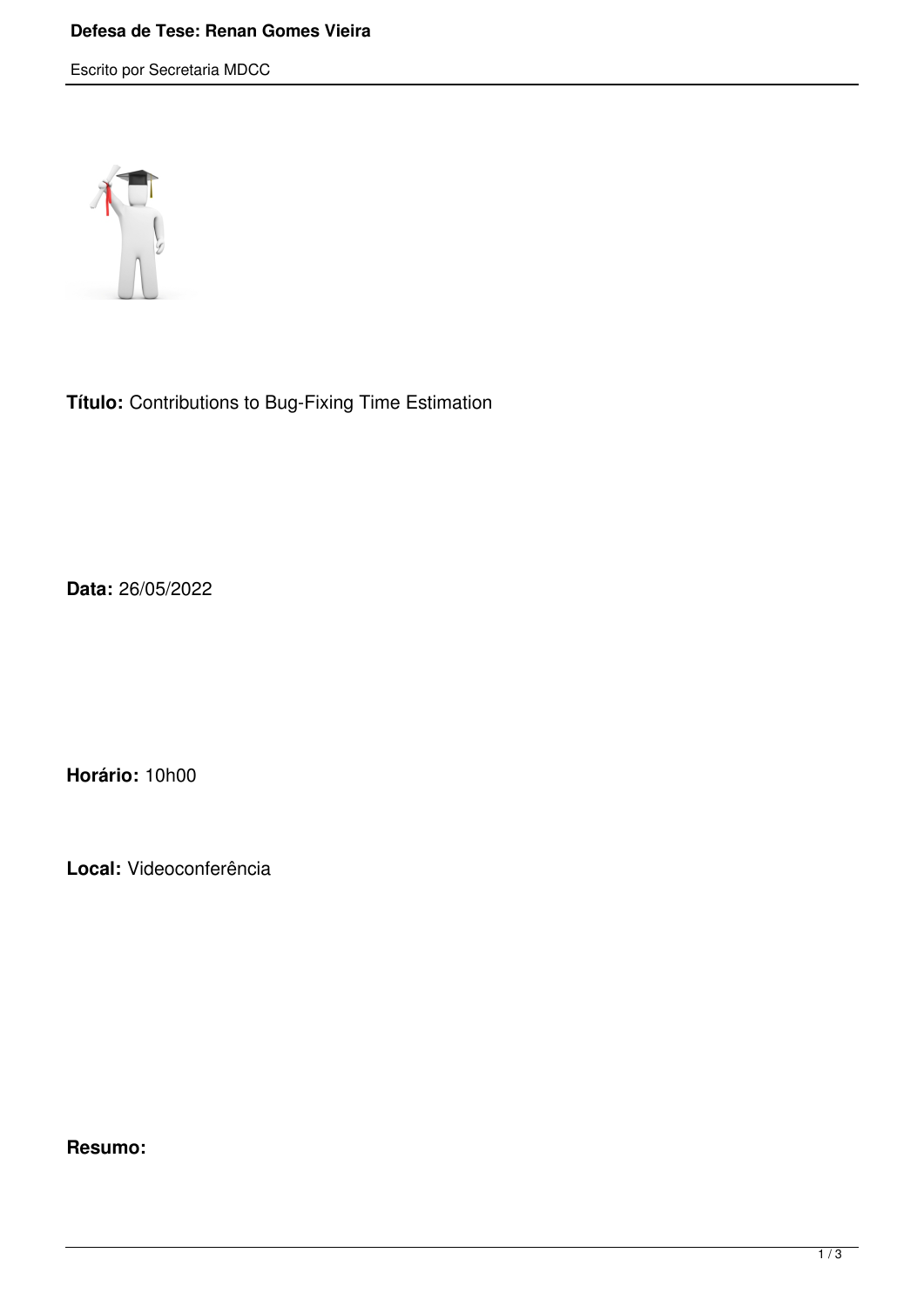Escrito por Secretaria MDCC

Fixing bugs is a crucial aspect of software maintenance. In practice, maintainers have to manage many bug reports that need immediate attention, despite limited resources and tight deadlines. Bug reports aggregate a plethora of information regarding the bug fixing process under different perspectives. Generally, software projects use issue tracking systems to report and monitor bug-fixing tasks. In recent years, several researchers have been conducting bug tracking analysis to understand the problem better and thus provide means to reduce costs and improve the efficiency of the bug-fixing task. This thesis presents three contributions to the bug fixing process, especially bug fix-time estimation. The first contribution is a curated dataset with its mining script, alongside a series of characterizing analyses and visualizations. We describe the acquisition process, the necessity to mine a new dataset, its content, and provide a deeper analysis of selected features that we use in the following contributions. The second contribution is a new approach to estimate bug-fixing time, i.e., the period between the moment the bug was first reported until the bug considered fixed. We consider not only the final state of the bug report to create our estimation model but all the previous available states, different from previous studies that sometimes do not consider the reports' updates. We use the concept of bug report evolution to create a dataset containing all investigated report states. First, we verify how often the bug reports and their fields are updated. Next, we evaluate our approach using different machine learning methods as a classification problem, with distinct output configurations and class balancing techniques. By leveraging the best models (considering all possible designs) for the different stages of the evolution of a bug report, we can assess whether there are significant differences in the models' estimation ability due to the report's state. We gathered evidence that the reports' fields are updated often, which characterizes the reports' evolution, impacting the building of bug-fixing estimation models. The models' evaluation shows promising results when predicting whether a bug will be fixed in less or more than five days, with metrics values similar or better than comparable approaches. The third and final contribution is a study regarding the relationship between bug fixing time and a selected group of features: priority, links (the connection between reports), and code-churn (related to the committed code associated with the bug report). We test five different models - one 'simple' for each project and four hierarchical models, using all projects at once, under different assumptions of how the data could be generated. After describing the modeling process and the preliminary results, we gathered evidence that bug reports with links and a higher value of code churn tend to demand more time to be fixed. On the other hand, the priority level of the reports seems to not influence the bug fixing time.

## **Banca examinadora:**